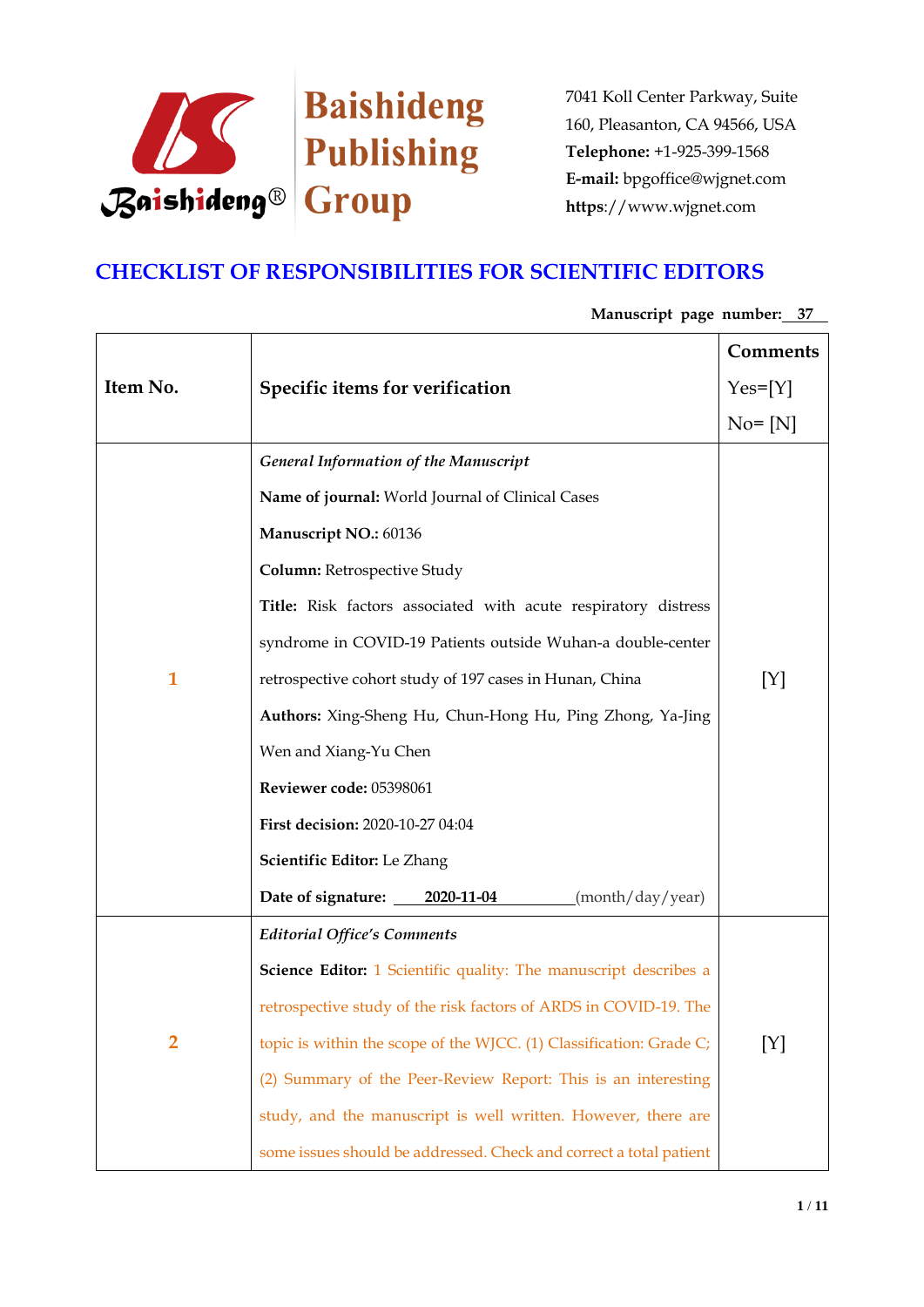

# **Baishideng Publishing**

7041 Koll Center Parkway, Suite 160, Pleasanton, CA 94566, USA **Telephone:** +1-925-399-1568 **E-mail:** bpgoffice@wjgnet.com **https**://www.wjgnet.com

in methods. A PRISMA analysis is required. The questions raised by the reviewers should be answered; and (3) Format: There are 3 tables and 1 figure. A total of 20 references are cited, including 17 references published in the 2020. There are no self-citations. 2 Language evaluation: Classification: Grade B. A language editing certificate issued by MedE was provided. 3 Academic norms and rules: The authors provided the Biostatistics Review Certificate and the Institutional Review Board Approval Form. Written informed consent was waived. The authors need to provide the signed Conflict-of-Interest Disclosure Form and Copyright License Agreement. No academic misconduct was found in the CrossCheck detection and Bing search. 4 Supplementary comments: This is an unsolicited manuscript. The study was supported by Natural Science Foundation of Hunan Province. The topic has not previously been published in the WJCC. The corresponding author has not published articles in the BPG. 5 Issues raised: (1) I found the authors did not provide the approved grant application form(s). Please upload the approved grant application form(s) or funding agency copy of any approval document(s); (2) I found the authors did not provide the original figures. Please provide the original figure documents. Please prepare and arrange the figures using PowerPoint to ensure that all graphs or arrows or text portions can be reprocessed by the editor; (3) I found the authors did not write the "article highlight" section. Please write the "article highlights" section at the end of the main text; and (4) the author should number the references in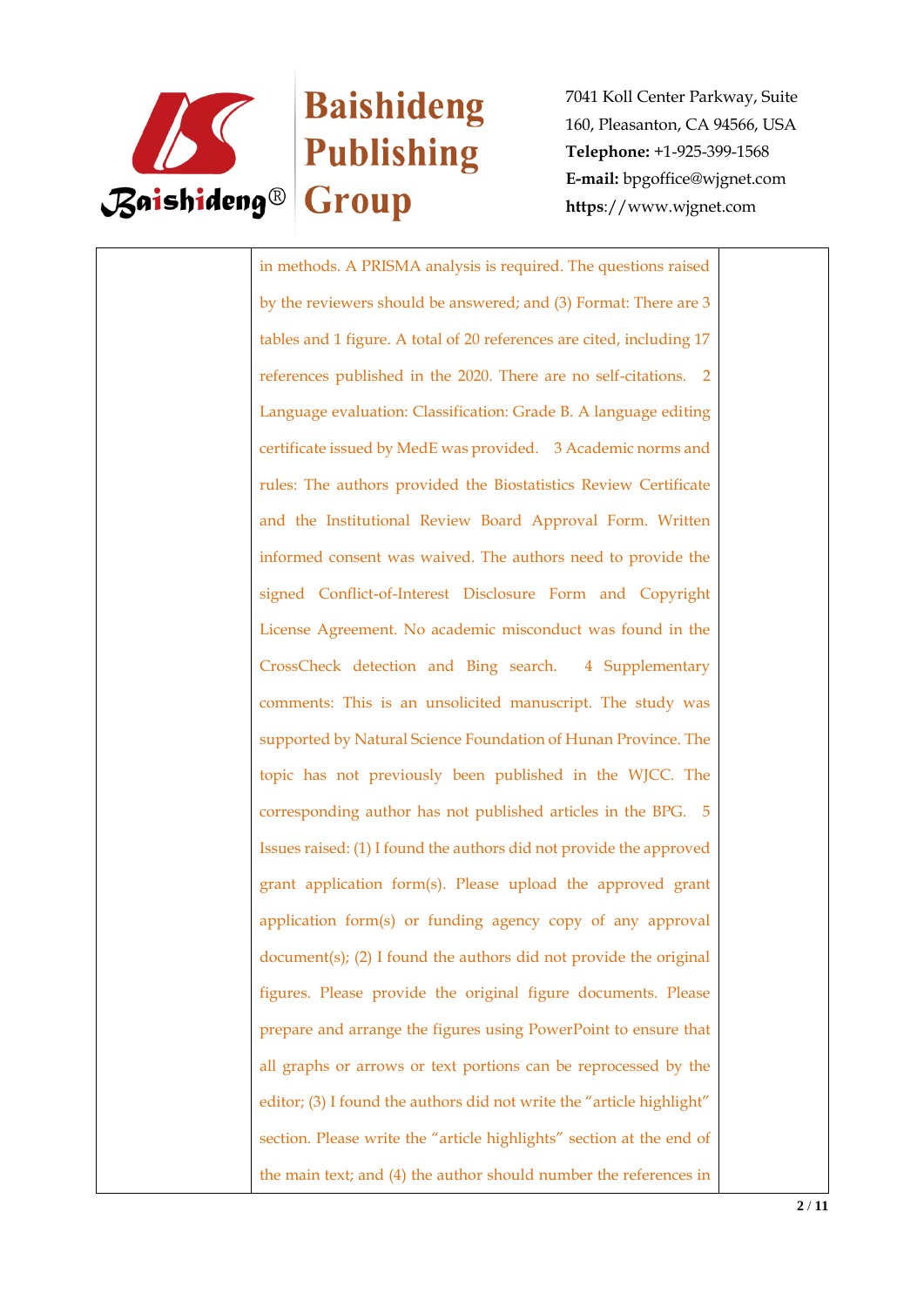

|   | Arabic numerals according to the citation order in the text. The         |     |
|---|--------------------------------------------------------------------------|-----|
|   | reference numbers will be superscripted in square brackets at the        |     |
|   | end of the sentence with the citation content or after the cited         |     |
|   | author's name, with no spaces. 6 Re-Review: Required. 7                  |     |
|   | Recommendation: Conditionally accepted.                                  |     |
|   | <b>Editorial Office Director: I have checked the comments written by</b> |     |
|   | the science editor.                                                      |     |
|   | Company Editor-in-Chief: I have reviewed the Peer-Review                 |     |
|   | Report, the full text of the manuscript, the relevant ethics             |     |
|   |                                                                          |     |
|   | documents, and the English Language Certificate, all of which            |     |
|   | have met the basic publishing requirements of the World Journal          |     |
|   | of Clinical Cases, and the manuscript is conditionally accepted. I       |     |
|   | have sent the manuscript to the author(s) for its revision according     |     |
|   | to the Peer-Review Report, Editorial Office's comments and the           |     |
|   | Criteria for Manuscript Revision by Authors.                             |     |
| 3 | The fixed headings are copied.                                           | [Y] |
|   | The title concisely summarizes the main topic of the study and is        |     |
|   | not too long (no more than 18 words). Words such as 'exploration',       |     |
| 4 | 'research', 'analysis', 'observation', and 'investigation'<br>are        | [Y] |
|   | avoided. The title does not start with 'The' and does not include        |     |
|   | any Arabic numbers or uncommon abbreviations.                            |     |
| 5 | A short running title is provided (no more than 6 words).                | [Y] |
|   | The authors' full family (sur)names and full/abbreviated first           |     |
| 6 | names are listed on the title page and are consistent with those         | [Y] |
|   | listed in the signed BPG Copyright License Agreement form.               |     |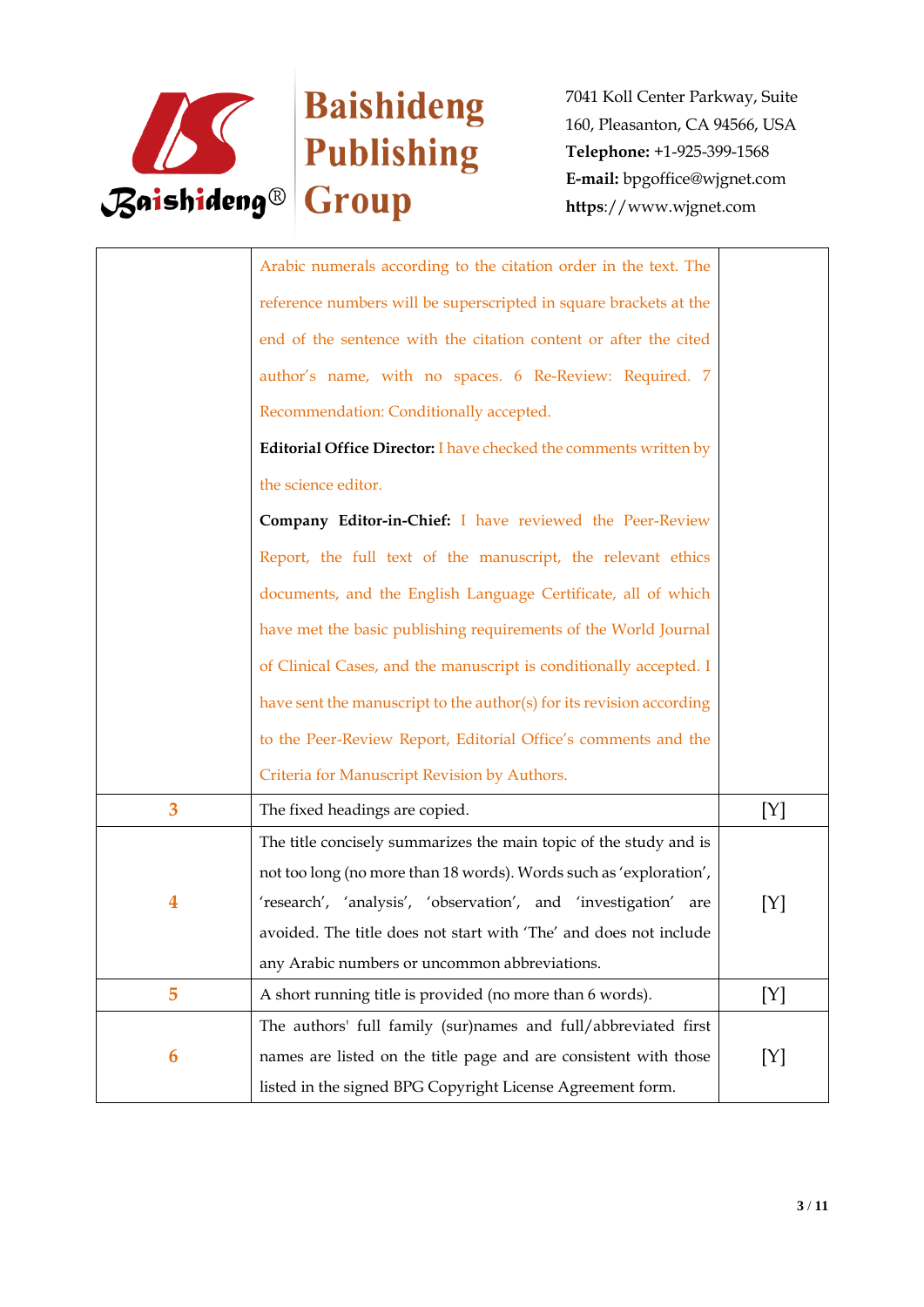

| 7  | The 'Author contributions' passage describes the specific<br>contribution(s) made by each author. The author's names are<br>listed in the following format: full family (sur) name followed by<br>abbreviated first and middles names.<br>e.g., "Wang CL and Liang L contributed equally to this work;<br>Wang CL, Liang L, Fu JF, Zou CC, Hong F and Wu XM designed<br>the research study; Wang CL, Zou CC, Hong F and Wu XM<br>performed the research; Xue JZ and Lu JR contributed new<br>reagents and analytic tools; Wang CL, Liang L and Fu JF analyzed | [Y] |
|----|---------------------------------------------------------------------------------------------------------------------------------------------------------------------------------------------------------------------------------------------------------------------------------------------------------------------------------------------------------------------------------------------------------------------------------------------------------------------------------------------------------------------------------------------------------------|-----|
|    | the data; and Wang CL, Liang L and Fu JF wrote the manuscript.<br>All authors have read and approve the final manuscript."                                                                                                                                                                                                                                                                                                                                                                                                                                    |     |
| 8  | The 'Supported by' statement describes the source(s) of financial<br>support and includes the corresponding identification number(s)<br>and program ID(s) if available, and contains no spelling errors.                                                                                                                                                                                                                                                                                                                                                      | [Y] |
| 9  | The 'Corresponding author' passage provides the corresponding<br>author's full first and family (sur)names, abbreviated title $(e.g.,$<br>MD, PhD), affiliated institute's name and complete postal address<br>(including zip code) and e-mail (written in all lowercase), and<br>contains no spelling errors.                                                                                                                                                                                                                                                | [Y] |
| 10 | The Manuscript Tracking information (i.e., Received, Peer review<br>started, First decision, Revised, Accepted, Article in press, and<br>Published online) are provided along with the corresponding<br>editor and date for each item, and contain no spelling errors.                                                                                                                                                                                                                                                                                        | [Y] |
| 11 | The Abstract section is formatted according to the article-specific<br>style (structured vs unstructured) and word count thresholds, as<br>follows:<br>Commentary, Frontier, Diagnostic Advances, Medical Ethics,<br>Minireview,<br>Review,<br>Therapeutics Advances,<br>and<br><b>Topic</b><br>Highlight: Non-structured abstract that is no less than 200 words.<br>Field of Vision, Case Report and Letter to the Editor: Non-<br>structured abstract that is no less than 150 words.                                                                      | [Y] |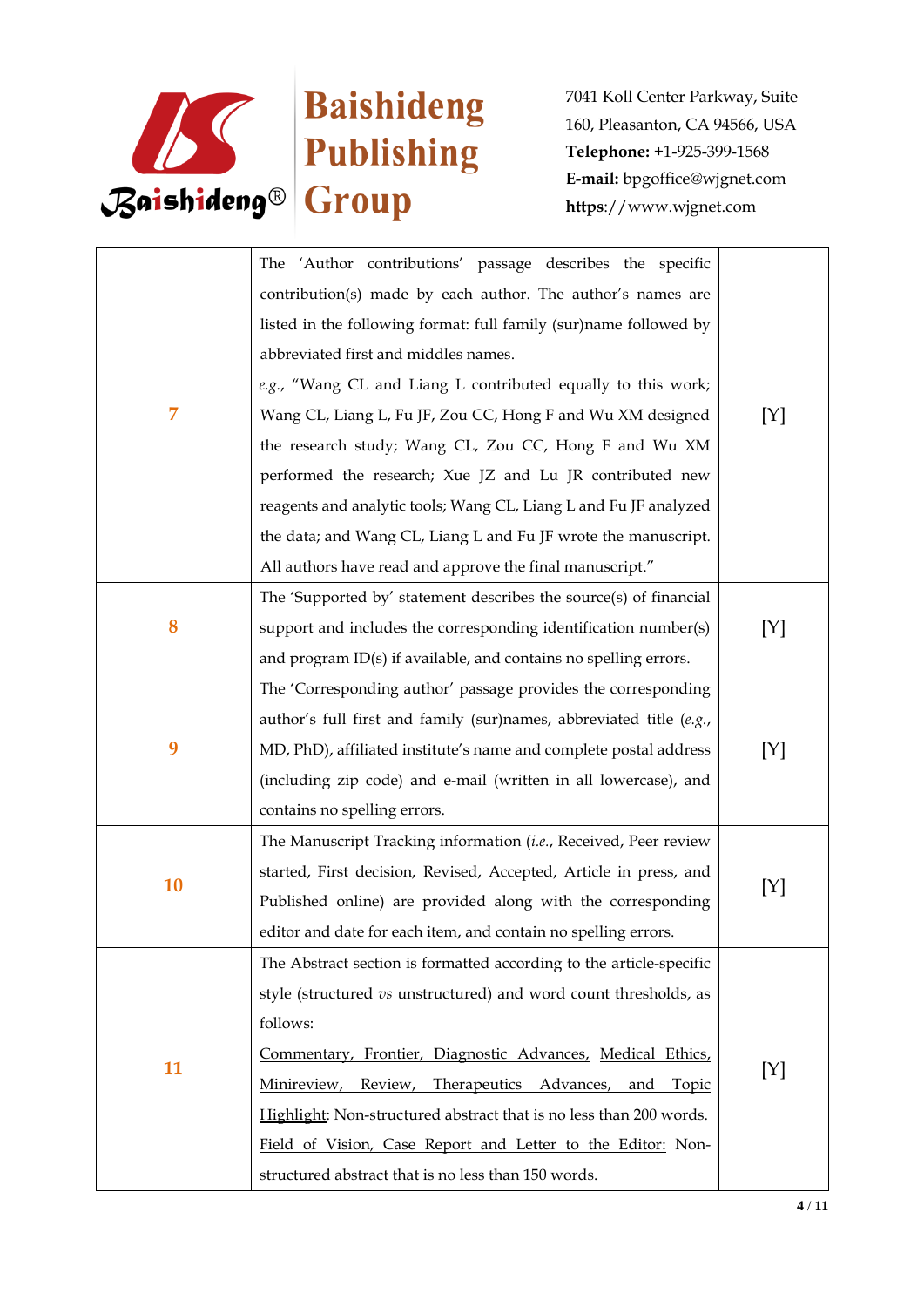

|           | Research articles: Structured abstract with subsections for AIM (no     |     |
|-----------|-------------------------------------------------------------------------|-----|
|           | more than 20 words); METHODS (no less than 80 words);                   |     |
|           | RESULTS (no less than 120 words); and CONCLUSION (no more               |     |
|           | than 26 words).                                                         |     |
|           | The 'Key words' list provides 5-10 keywords that reflect the main       |     |
| 12        | content of the study. The first letter of each keyword is capitalized,  | [Y] |
|           | and each keyword is separated by a semicolon.                           |     |
|           | The "citation" contains authors' names and manuscript title. The        |     |
|           | name of the first author should be typed in bold letters; the family    |     |
|           | (sur) name of all authors should be typed with the first letter         |     |
|           | capitalized, followed by their abbreviated first and middle initials.   |     |
| 13        | For example, an article by Jae Moon Yoon, Ki Young Son, Chun            | [Y] |
|           | Sick Eom, Daniel Durrance, Sang Min Park will be written as Yoon        |     |
|           | JM, Son KY, Eom CS, Durrance D, Park SM. Pre-existing diabetes          |     |
|           | mellitus increases the risk of gastric cancer: A meta-analysis. World   |     |
|           | J Gastroenterol 2019; In press                                          |     |
|           | The 'Core tip' provides a summary (less than 100 words) of the          |     |
|           | study that outlines the most innovative and important arguments         |     |
| 14        | and core contents of the paper and will serve to effectively attract    | [Y] |
|           | readers.                                                                |     |
|           | The 'INTRODUCTION' section clearly describes the relevant               |     |
| <b>15</b> | background information for the study. Only the most relevant and        |     |
|           | current (within the past 5 years) literature is cited, with the         |     |
|           | exception of rare instances of seminal literature citations. All        |     |
|           | technical terms and/or abbreviations are explained and/or               |     |
|           | defined, with the full name of abbreviations given upon first           | [Y] |
|           | appearance in the text and the abbreviation presented in                |     |
|           | parentheses [i.e., "computed tomography (CT)"]. First-person            |     |
|           | pronouns $(e.g., 'I', 'we')$ are used appropriately to clearly indicate |     |
|           | the work performed by the author(s). When weaknesses of                 |     |
|           | previous studies are described in the text to highlight the             |     |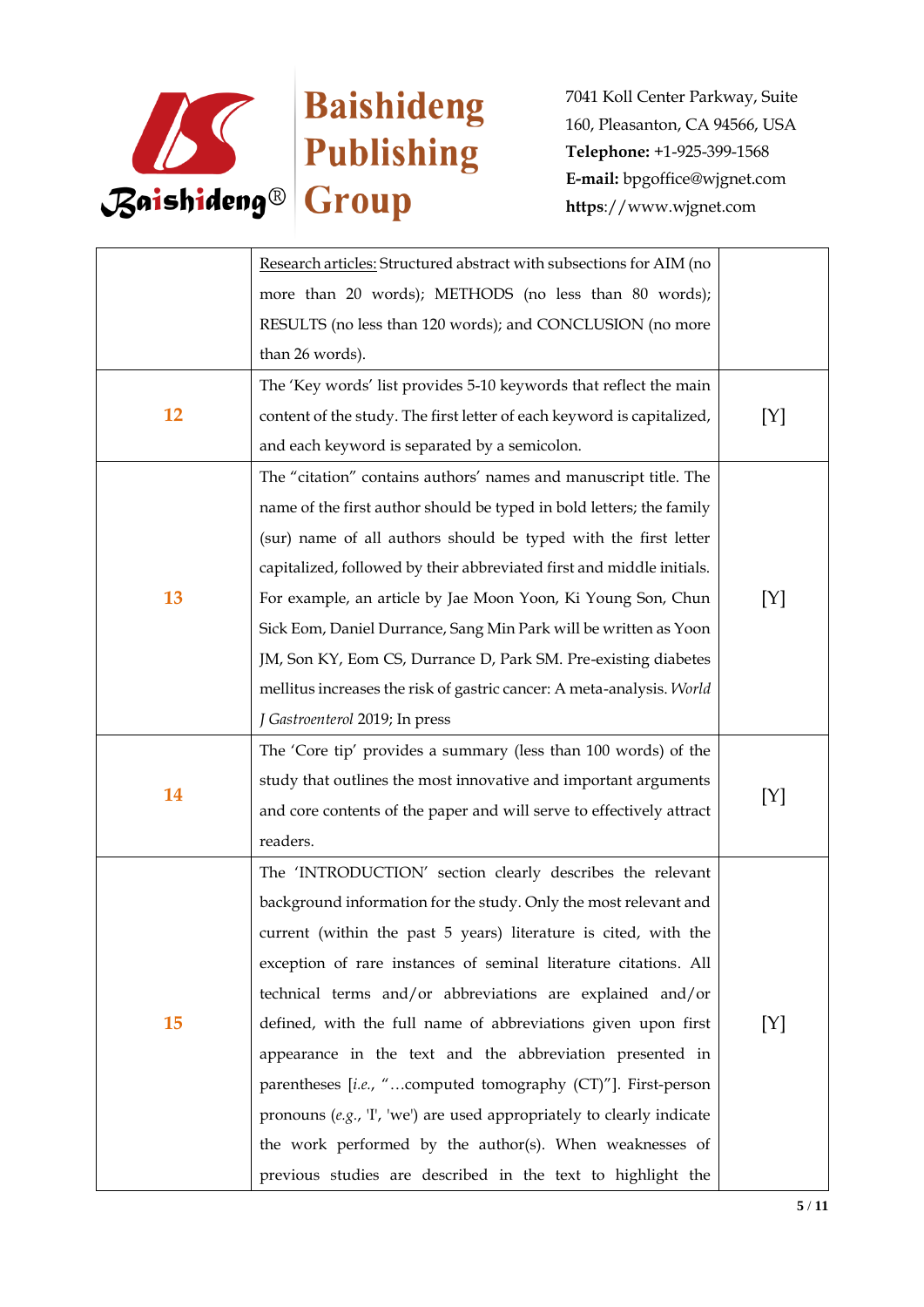

|    | innovations related to the current study, the information is<br>presented carefully.                                                                                                                                                                                                                                                                                                                                                                                                             |     |
|----|--------------------------------------------------------------------------------------------------------------------------------------------------------------------------------------------------------------------------------------------------------------------------------------------------------------------------------------------------------------------------------------------------------------------------------------------------------------------------------------------------|-----|
| 16 | 'MATERIALS AND METHODS' section clearly and<br>The<br>accurately describes all materials and methods used to obtain the<br>data presented in the article and is adequate for a reader to repeat<br>the study.                                                                                                                                                                                                                                                                                    | [Y] |
| 17 | The 'RESULTS' section concisely describes the observational and<br>experimental results. Representative data and data that have<br>scientific significance are emphasized. Data is presented in either<br>the text, a table or figure (i.e., chart, diagram, graph or image), but<br>is not repeated among each. Information presented in the tables<br>and figures clearly describes the trends, meaning, and inferences.<br>Results described in textual form are accurate, concise and clear. | [Y] |
| 18 | Statistical symbols are accurate. Statistical significance is<br>expressed as ${}^{a}P$ < 0.05, ${}^{b}P$ < 0.01 ( $P$ > 0.05 usually does not need to<br>be denoted). If there are other series of P values, $\epsilon P$ < 0.05 and $\epsilon P$ <<br>0.01 are used, and a third series of $P$ values is expressed as $\mathbf{e}P$ <<br>0.05 and $tP$ < 0.01. Statistical data is expressed as mean $\pm$ SD or<br>$mean \pm SE$ .                                                            | [Y] |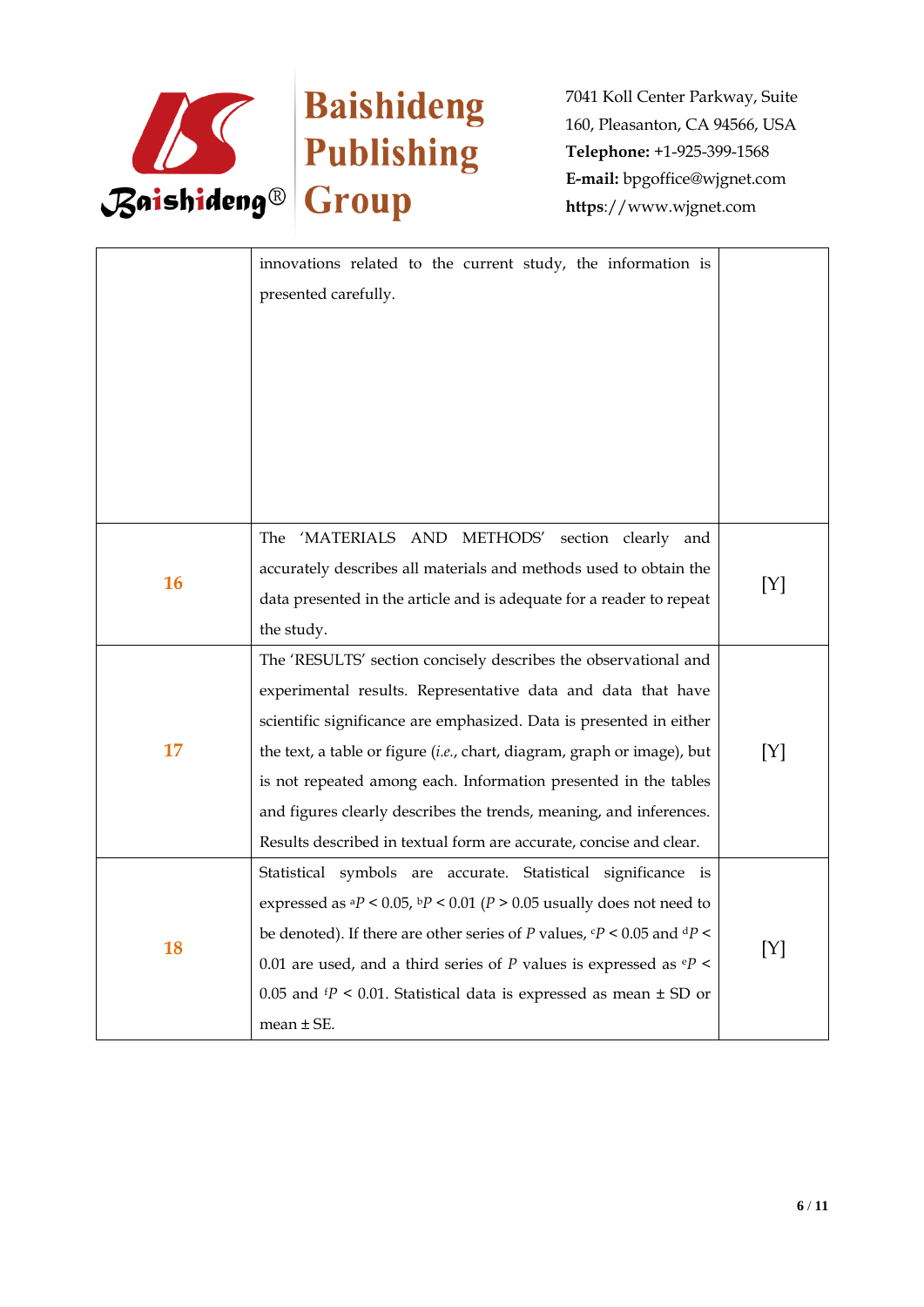

| 19 | The 'DISCUSSION' section (1) describes the main purpose and                             |     |
|----|-----------------------------------------------------------------------------------------|-----|
|    | hypothesis of the study; (2) summarizes the most important                              |     |
|    | results; (3) illustrates and explains the results (but does not simply                  |     |
|    | repeat the data) and draws conclusions or inferences based on the                       | [Y] |
|    | results; (4) points out the limitations of the study and their impact                   |     |
|    | on the results, as well as proposes further advice on future                            |     |
|    | research topic(s) or direction(s); and $(5)$ describes the theoretical                  |     |
|    | significance and practical value of the findings.                                       |     |
|    | The 'ACKNOWLEDGEMENTS' section expresses gratitude to any                               |     |
|    | individuals or organizations for technical support (i.e., providing                     |     |
|    | instrumentation, equipment or experimental materials, and/or                            |     |
| 20 | assistance in experimental work), non-technical services (i.e.,                         | [Y] |
|    | useful inspiration, suggestions, guidance, or review), and/or any                       |     |
|    | other auxiliary work.                                                                   |     |
|    | The 'ARTICLE HIGHLIGHTS' section provides comments for                                  |     |
| 21 | original articles in accordance with the specified format.                              | [Y] |
|    | The 'REFERENCES' section lists the references in the Vancouver                          |     |
|    | style. This style uses Arabic numeral in-text citations based on the                    |     |
|    | order of the first appearance of a source in the text. For citations                    |     |
|    | where the author's name is indicated in the text, a superscript                         |     |
|    | number should be placed following the name (i.e, "Pang et al").                         | [Y] |
|    | For citations where no author is indicated, a superscript number                        |     |
| 22 | should be placed at the end of the sentence. Respective examples                        |     |
|    | are: "Ma <sup>[1]</sup> reported ", "Pan et al <sup>[2-5]</sup> indicated "; "PCR has a |     |
|    | high sensitivity <sup>[6,9]</sup> ." No superscript numbers are used when the           |     |
|    | reference number is described in the text; for example, "The                            |     |
|    | experimental method used has been described in reference [8]."                          |     |
|    | The style of reference citations in tables is the same as that in the                   |     |
|    | text (e.g., Pan et al <sup>[2-5]</sup> , please see reference [8]).                     |     |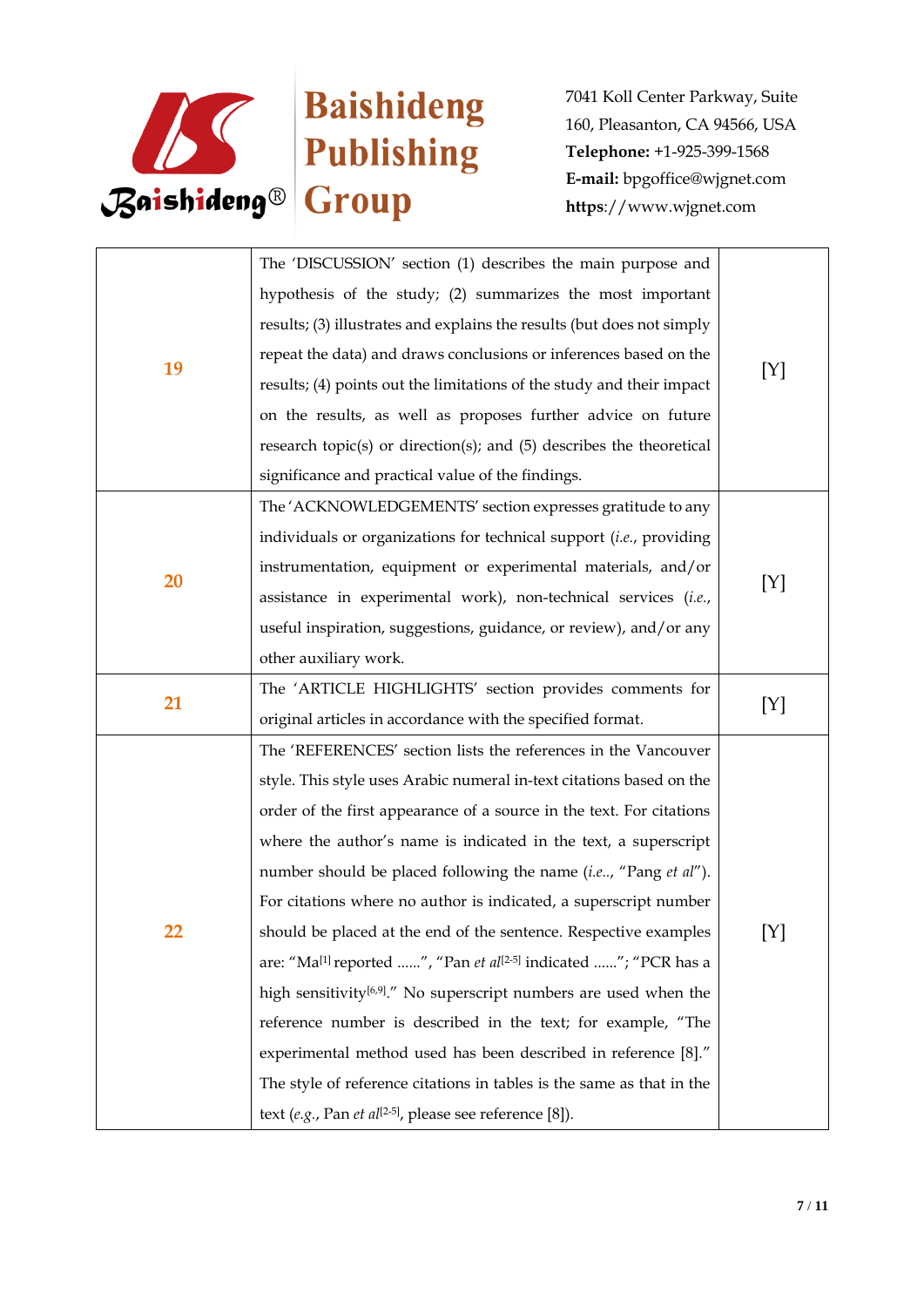

|           | Journal references have been verified to ensure that there are no                     |     |
|-----------|---------------------------------------------------------------------------------------|-----|
| 23        | duplicate references and that the PMID numbers are correct. For                       |     |
|           | references not yet included in PubMed: the name of Chinese                            |     |
|           | journals is spelled out using Chinese Pinyin, with the first letter of                | [Y] |
|           | each word capitalized (e.g., Shijie Huaren Xiaohua Zazhi); the name                   |     |
|           | of journals in other languages are listed according to indexing                       |     |
|           | information retrieved from Google. Book references are presented                      |     |
|           | with all the information relevant to the electronic version.                          |     |
|           | The number of cited references is appropriate for the article type,                   |     |
|           | as follows:                                                                           |     |
|           | Commentary: no less than 50;                                                          |     |
| 24        | Review: no less than 100;                                                             | [Y] |
|           | Article: no less than 30/26;                                                          |     |
|           | Case Report and Letter to the Editor: no less than 1.                                 |     |
|           | The ethics-related statements are provided in accordance with the                     |     |
| 25        | manuscript type (e.g., Manuscript No.-Institutional review board                      | [Y] |
|           | statement, Manuscript No.-Animal care and use statement, etc.).                       |     |
|           | The names of the peer reviewers and the scientific editor are                         |     |
| 26        | present at the end of the paper (e.g., P-Reviewer: Hugot D S-Editor:                  | [Y] |
|           | Wang JL).                                                                             |     |
|           | The order and numerical labeling of tables and figures is consistent                  |     |
|           | with their appearance and presentation in the text. Symbols in                        |     |
|           | tables (e.g., +, -, $\times$ , ÷, $\ast$ ) correctly correspond to the definitions in |     |
|           | the footnotes. Only one legend is provided for each multi-panel                       |     |
| 27        | figure consisting of color graphs, black and white graphs, or line                    | [Y] |
|           | graphs that depicts data of the same theme. For example: Figure 1                     |     |
|           | Pathological changes in atrophic gastritis tissue before and after                    |     |
|           | treatment. A: ; B: ; C: ; D: ; E: ; F:                                                |     |
|           | Split pictures include flow charts, line graphs, histograms, and                      |     |
| <b>28</b> | graphs including text. Unsplit pictures include meta-analysis                         | [Y] |
|           | diagrams, PCR amplification curves, and survival curves.                              |     |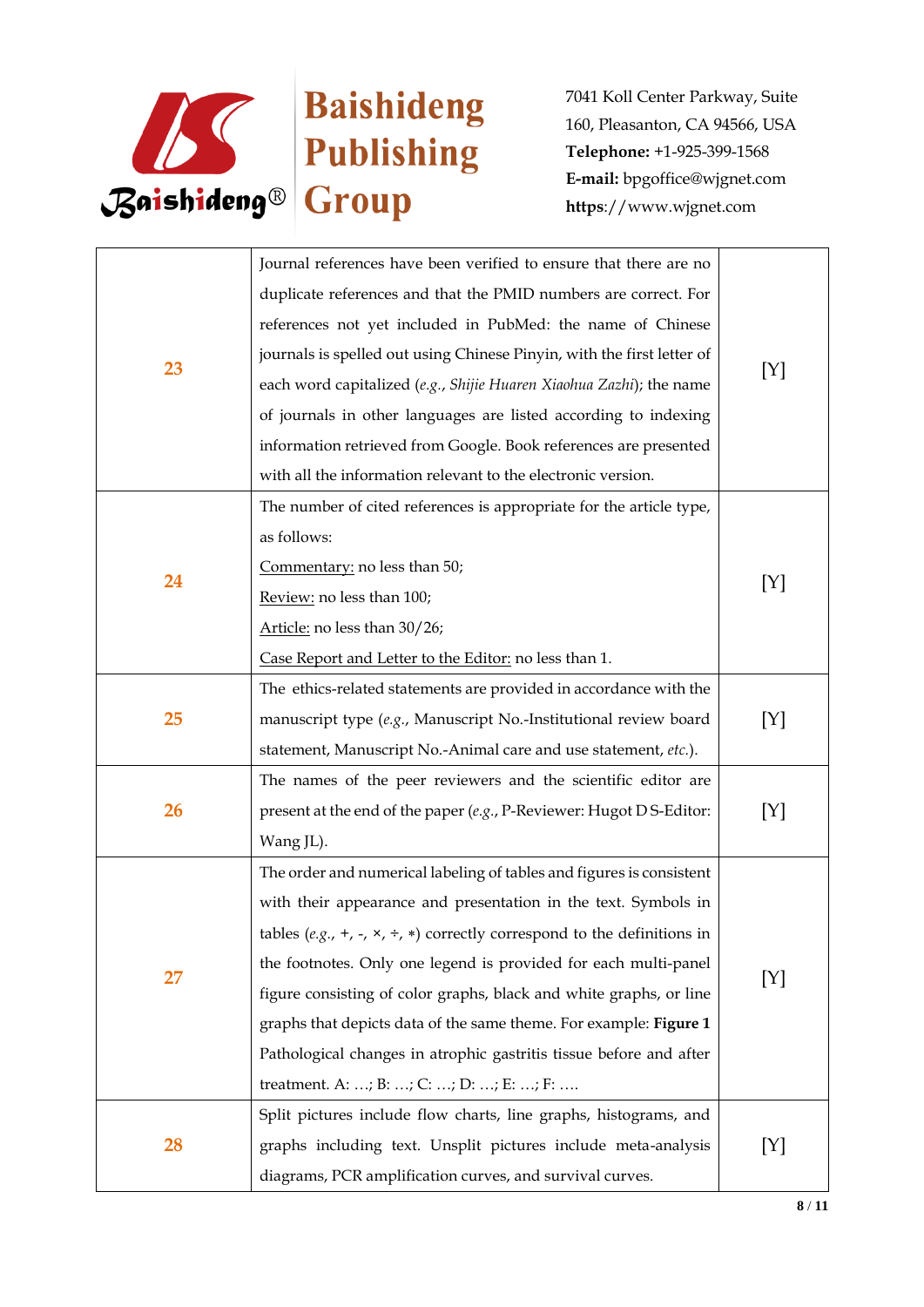

| 29 | The author(s) highlighted the changes made to the manuscript               | [Y] |
|----|----------------------------------------------------------------------------|-----|
|    | according to the peer-reviewers' comments.                                 |     |
| 30 | The responses to the peer-reviewers' comments are consistent               | [Y] |
|    | with the changes made to the manuscript.                                   |     |
|    | The revised manuscript is provided (file name: Manuscript No.-             |     |
|    | Review; e.g., 870- Review).                                                |     |
|    | The letter of peer-reviewers' comments is provided (file name:             |     |
| 31 | Manuscript No.-Peer-review(s); e.g., 870-Peer-review(s)).                  | [Y] |
|    | The response letter is provided (file name: Manuscript No.-                |     |
|    | Answering reviewers; e.g., 870-Answering reviewers).                       |     |
|    | The related ethics and relevant documents are provided, such as            |     |
|    | (1) Approved grant application form(s) or funding agency copy of           |     |
|    | any approval document(s) (file name: Manuscript No.-Grant                  |     |
|    | application form $(s)$ ); (2) Biostatistics review certificate (file name: |     |
|    | Manuscript No.-Biostatistics statement); (3) Conflict-of-interest          |     |
|    | (file<br>name:<br>Manuscript No.-Conflict-of-interest<br>statement         |     |
|    | statement); (4) Clinical trial registration statement (file name:          |     |
| 32 | Manuscript No.-Clinical trial registration statement);<br>(5)              | [Y] |
|    | Institutional review board approval form or document (file name:           |     |
|    | Manuscript No.-Institutional review board statement); (6)                  |     |
|    | Institutional animal care and use committee approval form or               |     |
|    | document (file name: Manuscript No.-Institutional animal care              |     |
|    | and use committee statement), and (7) Signed informed consent              |     |
|    | form(s) or document(s) (file name: Manuscript No.-Informed                 |     |
|    | consent statement).                                                        |     |
|    | All authors signed the BPG Copyright license agreement form (file          |     |
| 33 | name: Manuscript No.-Copyright license agreement; e.g., 870-               | [Y] |
|    | Copyright license agreement).                                              |     |
|    | The language certificate provided by authors who are non-native            |     |
| 34 | speakers of English meets the BPG requirements (file name:                 | [Y] |
|    | Manuscript No.-Language<br>certificate;<br>870-Language<br>e.g.,           |     |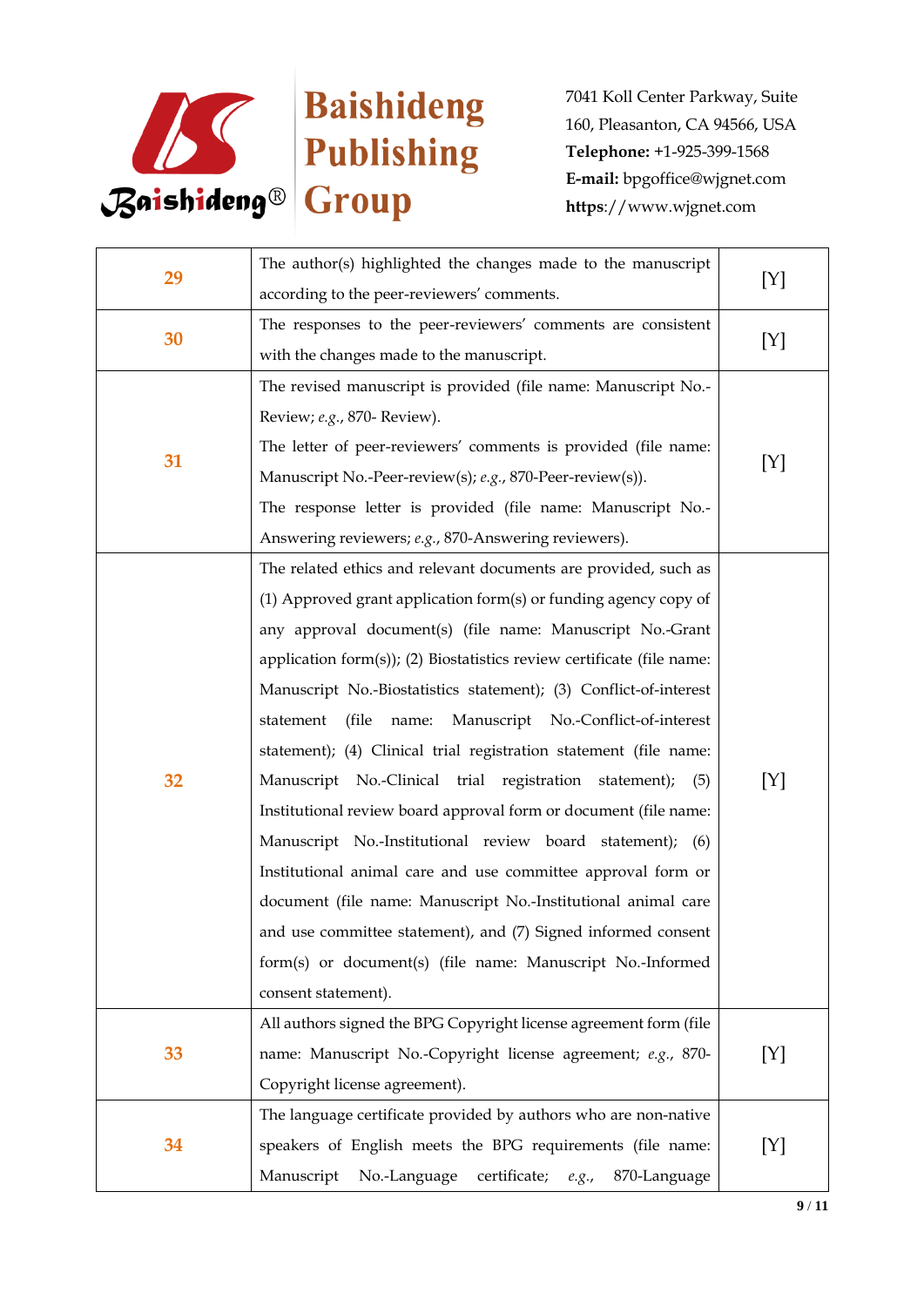

|                                              | certificate).                                                                                |     |
|----------------------------------------------|----------------------------------------------------------------------------------------------|-----|
|                                              | The photos licensed in the Agreement for Use of Personal Photos                              |     |
| 35                                           | are consistent with those in the paper (file name: Manuscript No.-                           | [Y] |
|                                              | Agreement for use of personal photos; e.g., 870-Agreement for use                            |     |
|                                              | of personal photos).                                                                         |     |
|                                              | This document (Checklist of Responsibilities for Scientific Editors)                         |     |
| 36                                           | has been saved under the file name: manuscript No.-Scientific                                | [Y] |
|                                              | editor work list (e.g., 870-Scientific editor work list).                                    |     |
|                                              | A CrossCheck investigation (an effective tool for detecting                                  |     |
|                                              | unoriginal content, enabling our editors to preserve the journal's                           |     |
|                                              | integrity and the authors' copyright) has been performed for the                             |     |
|                                              | manuscript via the website: http://www.ithenticate.com/. The                                 |     |
|                                              | results document contains the following information for the                                  | [Y] |
| 37                                           | manuscript: "Name of journal", "Manuscript No.", "Columns",                                  |     |
|                                              | "Title" and "Author list". The Figure of the CrossCheck results is                           |     |
|                                              | saved in JPEG format (.jpg) at 1440 × 680 pixel resolution. The PDF                          |     |
|                                              | of the CrossCheck results has been saved under the file name:                                |     |
|                                              | manuscript No.- CrossCheck report (e.g., 870-CrossCheck report).                             |     |
|                                              | The Google searches have also been performed to further ensure                               |     |
|                                              | publication of original content.                                                             |     |
| 38                                           | The text of the manuscript is typed in Book Antiqua font, 12 pt,                             | [Y] |
|                                              | with 1.5 line spacing.                                                                       |     |
|                                              | The primary responsibilities of our scientific editors include carefully checking the        |     |
| Responsibilities<br>of scientific<br>editors | entire manuscript and all accompanying materials for: (1) errors in spelling,                |     |
|                                              | grammar, punctuation and wording; (2) suitability of tables, figures, figure data            |     |
|                                              |                                                                                              |     |
|                                              | and legends; (3) accurate and appropriate presentation of symbols $(e.g. +, -, \times, +, %$ |     |
|                                              | *) in tables and figures; and (4) complete and comprehensive revision of the                 |     |
|                                              | manuscript according to the reviewers' comments.                                             |     |